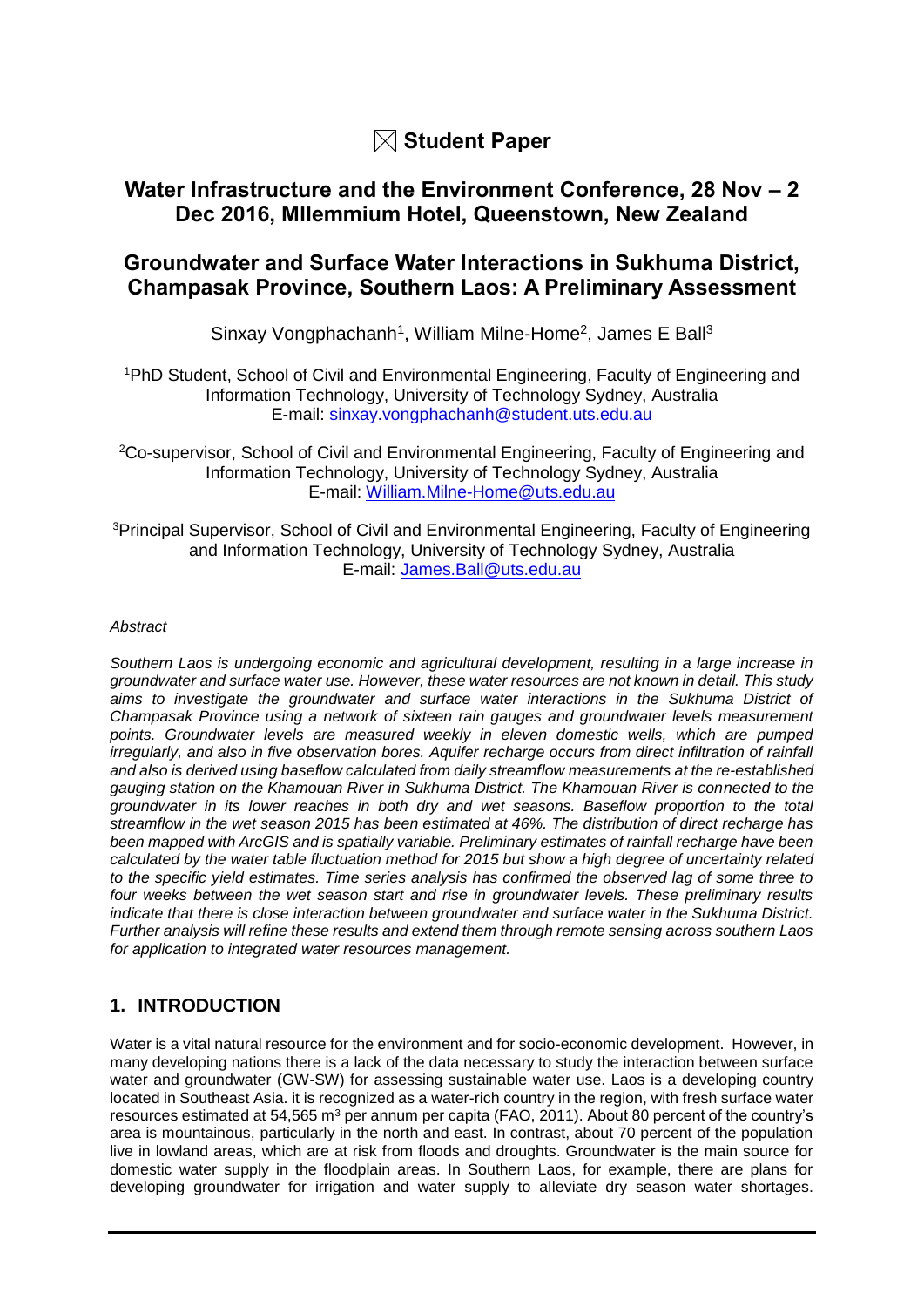However, an integrated assessment of the available surface and ground water resources in this region has been hampered by limitations in the available data. Groundwater data in the region is very limited although some rainfall and stream flow data are available from Lao government agencies, such as Department of Meteorology and Hydrology (DMH) and the Mekong River Commission (MRC). Fortunately, with the increasing number of remote sensing satellites, it is possible to improve estimation of groundwater and other components of hydrological cycle. For this study, the water balance equation will be used for assessing the interaction between groundwater and surface water in the area with limited field observation data, such as groundwater level, stream-flow, geology, and climate data.

### **2. METHODOLOGY**

The water balance technique is crucial for assessing water resources sustainability [\(Mays, 2012\)](#page-6-1). Water balances are used to identify the water movement through the hydrologic cycle and to investigate the interactions between surface water and groundwater [\(Todd & Mays, 2005\)](#page-6-2). The water balance method has been used by many researchers on a variety of space and time scales, ranging from local scales to global scales [\(Mays, 2012,](#page-6-1) [Scanlon](#page-6-3) *et al*, 2002, [Todd & Mays, 2005\)](#page-6-2).

According to [Fitts \(2002\)](#page-6-4) and [Mays \(2012\),](#page-6-1) the components of the water balance equation for a catchment commonly include the groundwater recharge (R) from rainfall and stream water on the catchment, the groundwater inflow  $(G_i)$ , the groundwater outflow  $(G_o)$ , the groundwater discharge to streams or baseflow (Gs), the evapotranspiration (ET), the groundwater abstraction  $(Q_w)$ , the stream outflow (Q) from the catchment, all in terms of volume over a time interval. The fluctuation of total water storage (TWS) in the catchment  $(AS)$  can be estimated from the equation below:

$$
\Delta S = R + G_i - G_o - G_s - ET - Q_w - Q \qquad (1)
$$

### **2.1.Study Area**

In Laos very few studies have been done on groundwater in terms of quantity, and not any scientific research on the seasonal fluctuations of groundwater and surface water interactions. A site, Sukhuma District, Champasak Province in southern Laos was selected for this study, where groundwater is the main source for domestic water use but there are very few studies of its occurrence. Sukhuma has more basic geological and hydrogeological data than other districts in Champasak Province, as well as elsewhere in southern Laos. Sukhuma is located in the Lower Mekong Basin on the flat land of Champasak Plain. Extensive irrigation development and rapid economic growth are anticipated in the region. Nearly 100 percent of households in the district use groundwater (Vote *et al*[, 2015\)](#page-6-5). Therefore, it was selected for this study.

The Khamouan River divides Sukhuma into two parts. The eastern part is the floodplain area, which is mainly used for agricultural activities, particularly rice paddy fields in the wet season, while the western side area of the Khamouan River is mostly forested. In addition, the Mekong River, the biggest river in Laos, lies to the east of Sukhuma. Figure 1 shows the location and physical features of Sukhuma.

# **2.2.Data Availability and Collection**

Currently, the availability of input data for this study includes rainfall, stream stages, stream discharge, groundwater levels, and remote sensing data. Sources and available periods for these data are described in Sections 2.2.1 to 2.2.4

### **2.2.1. Precipitation Data**

Historical daily rainfall data in Sukhuma are available from January 2012 to July 2013 at 16 rain gauges. These rainfall data were collected by the previous project of the Australian Centre For International Agricultural Research (ACIAR) [\(ACIAR, 2015,](#page-5-0) Vote *et al*[, 2014,](#page-6-6) Vote *et al*[, 2015\)](#page-6-5). A long record of rainfall data from 1993 to 2015 is also available from Sukhuma District Agriculture and Forestry Office (DAFO)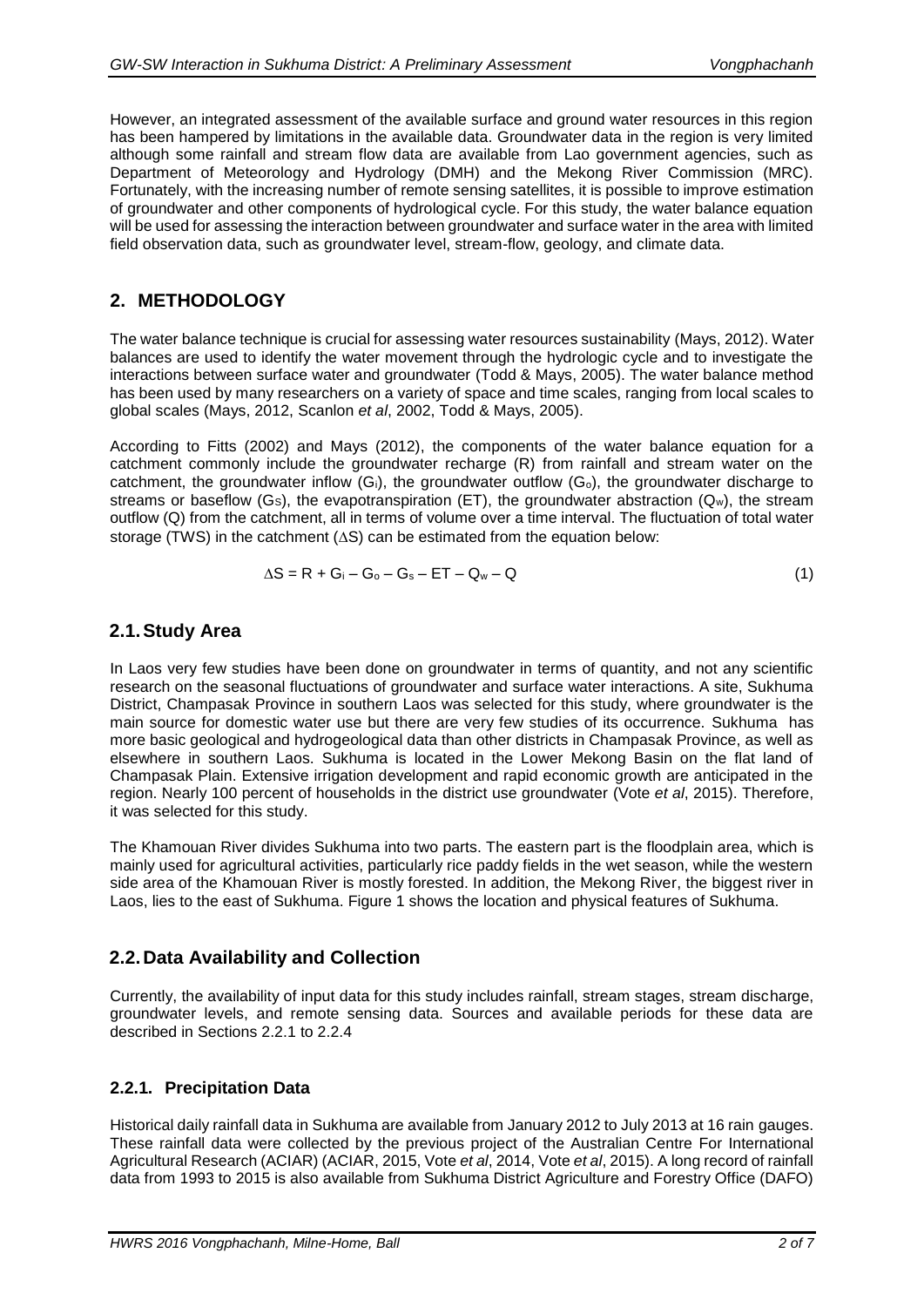and is used in this study. Also, this study continued the collection of rainfall data from the same 16 rain gauges from June 2015 to May 2016. Additionally, historical daily rainfall data at Pakse Meteorological station is also available from 1990 to 2015 and will be used for this study. More climatic data (wind speed, solar radiation, air temperature and relative humidity) and rainfall data in southern Laos will be collected from the Department of Meteorology and Hydrology (DMH), Ministry of Natural Resources and Environment (MONRE) in Vientiane Capital, if supporting funds become available.

### **2.2.2. Stream-flow Data**

Historical stream stage data of in the Khamouan River are available from 1997 to 2006. In order to continue collecting the stage data for the Khamouan River, particularly for this study, a new stream gauge was established on 27 May 2015. The discharge observations in Khamouan River from June 2015 to May 2016 are also available. Location of the gauge is presented on Figure 1.

### **2.2.3. Groundwater Data**

Historical data on groundwater levels, electrical conductivity and temperature in Sukhuma district at weekly intervals are available from October 2011 to June 2013. The groundwater levels were monitored for eleven domestic wells and five paired deep and shallow observation wells by the previous ACIAR project and used by Vote *et al* [\(2014\).](#page-6-6) From June 2015 to May 2016, groundwater table data have been collected again for the same wells. Figure 1 shows the bore locations which are monitored for this study. A comparison of groundwater table elevations for the wet season 2015 along the profile of the Khamouan River is shown in Figure 2. It can be seen that the lower part of the river is connected to the water table throughout the wet and dry seasons, whereas the upper portion is disconnected.



**Figure 1 Location Map of Sukhuma, showing Wells, Rain Gauges and Stream Gauge.**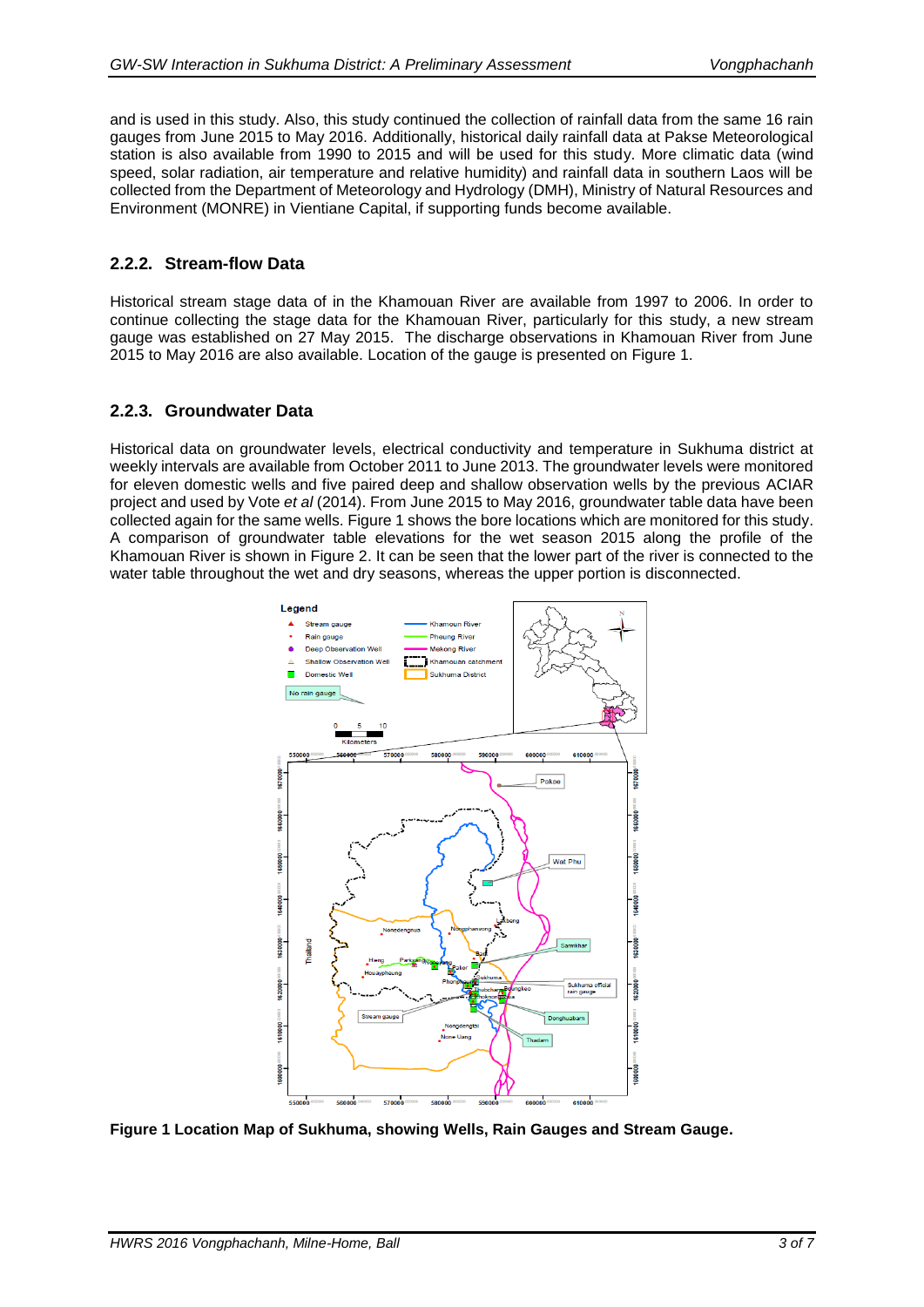

**Figure 2 Comparison of Groundwater Table Elevation with Khamouan River Bed Elevation for the Wet Season 2015.**

# **2.2.4. Remote Sensing Data**

The Gravity Recovery and Climate Experiment (GRACE) gravity satellite program was jointly developed by the National Aeronautics and Space Administration (NASA) of the United States and the German Aerospace Centre (DLR) and launched in March 2002 to measure changes in the earth's gravity field [\(Tapley](#page-6-7) *et al*, 2004). These changes are caused by movement of mass in surface water, soil water and ground water. GRACE measurements are processed mathematically to extract estimates of total water storage (TWS) expressed as equivalent water height (EWH). GRACE date have a spatial resolution of about 200,000 km<sup>2</sup> , or ~400 km.

The GRACE-derived TWS consists of a combined total storage of groundwater, soil moisture and surface water (including lakes, reservoirs, and in river water) [\(Leblanc](#page-6-8) *et al*, 2009). GRACE satellite data has been widely utilised to determine the variations of groundwater storage in many countries, including the areas with limited field observation data [\(Shamsudduha](#page-6-9) *et al*, 2012). For about 13 years, many studies have used data derived from GRACE to estimate the variations of hydrological processes. These include changes in groundwater storage [\(Rodell](#page-6-10) *et al*, 2007, [Shamsudduha](#page-6-9) *et al*, 2012) and correlations with peak observed water level during flood season [\(Steckler](#page-6-11) *et al*, 2010). We have observed good correspondence between Mekong River flood levels in September 2011 at Pakse and EWH from GRACE.

Since field observations of soil moisture are not available in Sukhuma district and in the districts nearby, reliance is placed on the remote sensing data from NASA's Earth Science Data System website [https://earthdata.nasa.gov/] or data derived directly from the Global Land Data Assimilation System (GLDAS) web link [http://gdata1.sci.gsfc.nasa.gov/daac-bin/G3/gui.cgi?instance\_id=GLDAS 025\_3H] with a spatial resolution of 0.25 degree (28 km) [\(Hualan & Hiroko, 2015\)](#page-6-12). The GLDAS version 1 (GLDAS-1) product is being investigated from this web link and is being considered for this study. These data are simulation products from the National Centers for Environmental Prediction/Oregon State University/Air Force/Hydrologic Research Laboratory (NAOH). This website provides soil moisture data for four soil depth layers ranging from 0 to 10, 10 to 40, 40 to 100, and 100 to 200 cm. The unit of soil moisture data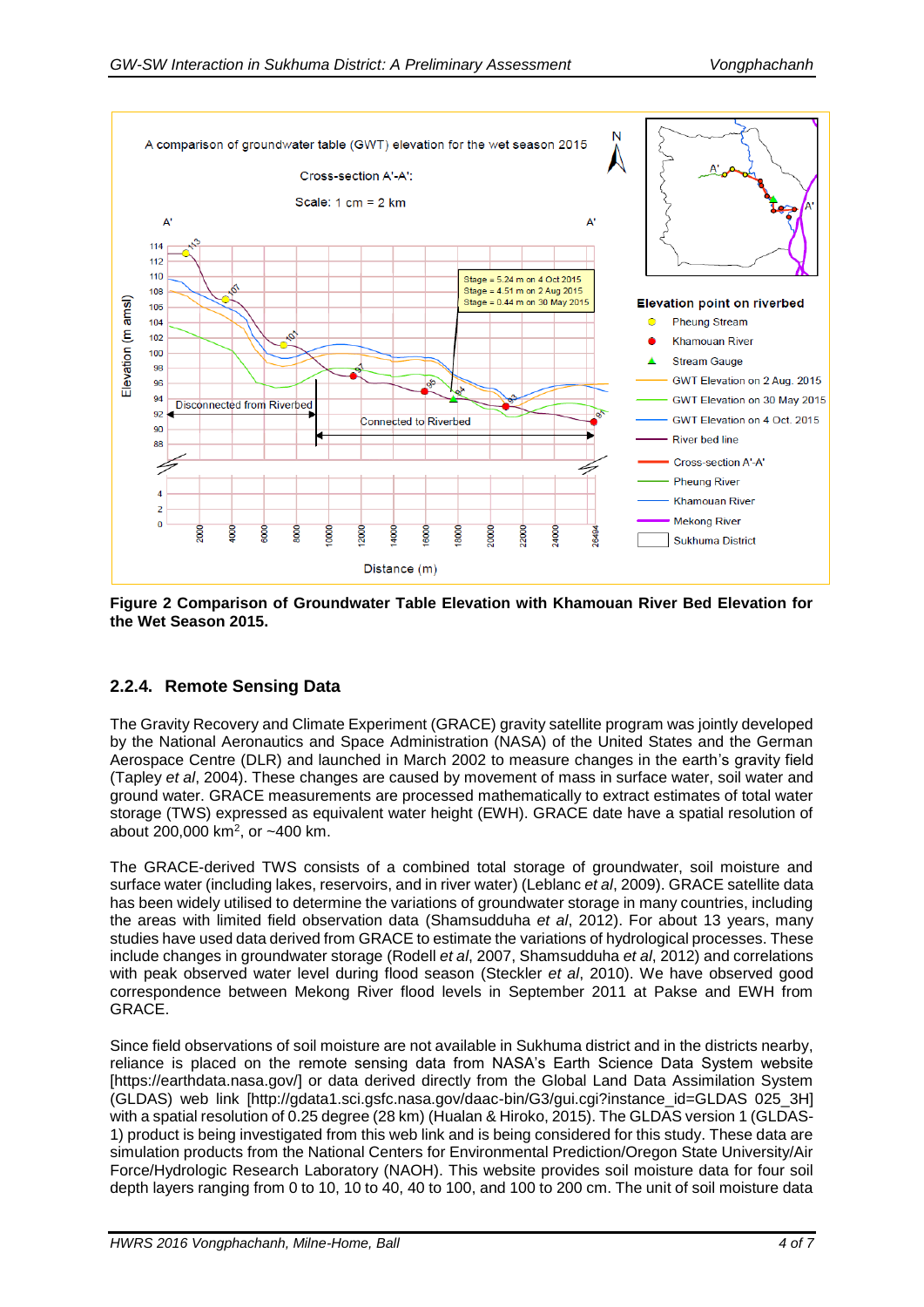is kg/m². Moreover, it also allows users to download rainfall, total evapotranspiration, total canopy water storage, and other climatic data. Therefore, these satellite data will be analysed and validated with field data.

Initial results from GRACE TWS data and GLDAS soil moisture data show good correspondence with field observations in both the Sukhuma area and Southern Laos. However, this investigation utilised only simple comparison techniques. Therefore, more sophisticated analysis is required for future work in order to increase the precision using satellite data from GRACE and GLDAS.

### **2.3.Groundwater Recharge Estimation**

#### **2.3.1. Estimate Groundwater Recharge from Groundwater Level Measurements**

The in situ groundwater level observations in Sukhuma from October 2011 to June 2013 and from June 2015 to May 2016, provided useful information to estimate groundwater recharge by the water table fluctuation (WTF) method. The WTF method estimates groundwater recharge from groundwater level height increases in observation wells during/after a rainfall event times the specific yield [\(Healy & Cook,](#page-6-13)  [2002\)](#page-6-13). The method is very sensitive to the value of specific yield  $(S_v)$ .

A reliable estimate of specific yield is commonly determined from the analysis of pumping tests with observation wells. However, these are non-existent in Sukhuma and in southern Laos. The Parkxang deep observation well was pumped and levels in a nearby domestic well were monitored. The value of S<sub>y</sub> was estimated at 1.20 x 10<sup>-2</sup>. For comparison, S<sub>y</sub> in the study area was estimated from groundwater recession hydrograph at each well. The range of S<sub>y</sub> by this method is from 10<sup>-3</sup> to 10<sup>-2</sup>. [Vouillamoz](#page-6-14) *et al* (2016) estimated a similar range of values for a sandstone aquifer in the same geological formation in North-West Cambodia. Use of this range in Sy values give a range of estimated of recharge, as a percentage of rainfall, between 2.3% and 3.3%. Future work will attempt to refine these estimates.

#### **2.3.2. Estimate Groundwater Recharge Using Cumulative Groundwater Fluctuation**

Moon *et al* [\(2004\)](#page-6-15) estimated groundwater recharge by comparing the water table fluctuations with cumulative rainfall and analysing how groundwater level changes related to corresponding rainfall. The assumption for this WTF method is that all increases in groundwater table are affected by rainfall and does not incorporate the  $G_i$ ,  $G_o$  and  $G_s$  terms of the water balance equation. Groundwater recharge is quantified as the ratio of the rise in groundwater level to the cumulative rainfall during the rainy period.

In this research, following Moon *et al* [\(2004\),](#page-6-15) a relationship between cumulative rainfalls and groundwater level changes for each domestic well in the wet season of 2015 was developed. A lag between groundwater fluctuations and rainfall was found and was studied by time series analysis.

The relationships between rainfall and groundwater levels for the domestic bores in Sukhuma district were analysed by using the Cross-correlation Function (CCF) in SPSS software. Figure 3 is an example from the Sukhuma domestic well and a nearby rain gauge. The peak at lag 3 between the two series can be interpreted as an average lag time of three weeks between the start of the rainy season and rise in water level in the Sukhuma domestic bore (Figure 3). The cross-correlation coefficient of the two time series is 0.398. This result will be used for estimating groundwater recharge by using cumulative groundwater fluctuation method in the next steps of this study.

### **2.4.Baseflow Separation**

A baseflow separation method, using the Chapman filter [\(Chapman, 1999\)](#page-5-1), is applied in this research to estimate the groundwater discharge to the stream, G<sub>s</sub>. The input data for this method is the daily streamflow. In this study, daily flow data are calculated from daily stage observations at the stream gauge and from two field discharge measurements in the Khamoun River. Baseflow proportion to the total streamflow in the wet season 2015 has been estimated at 46%.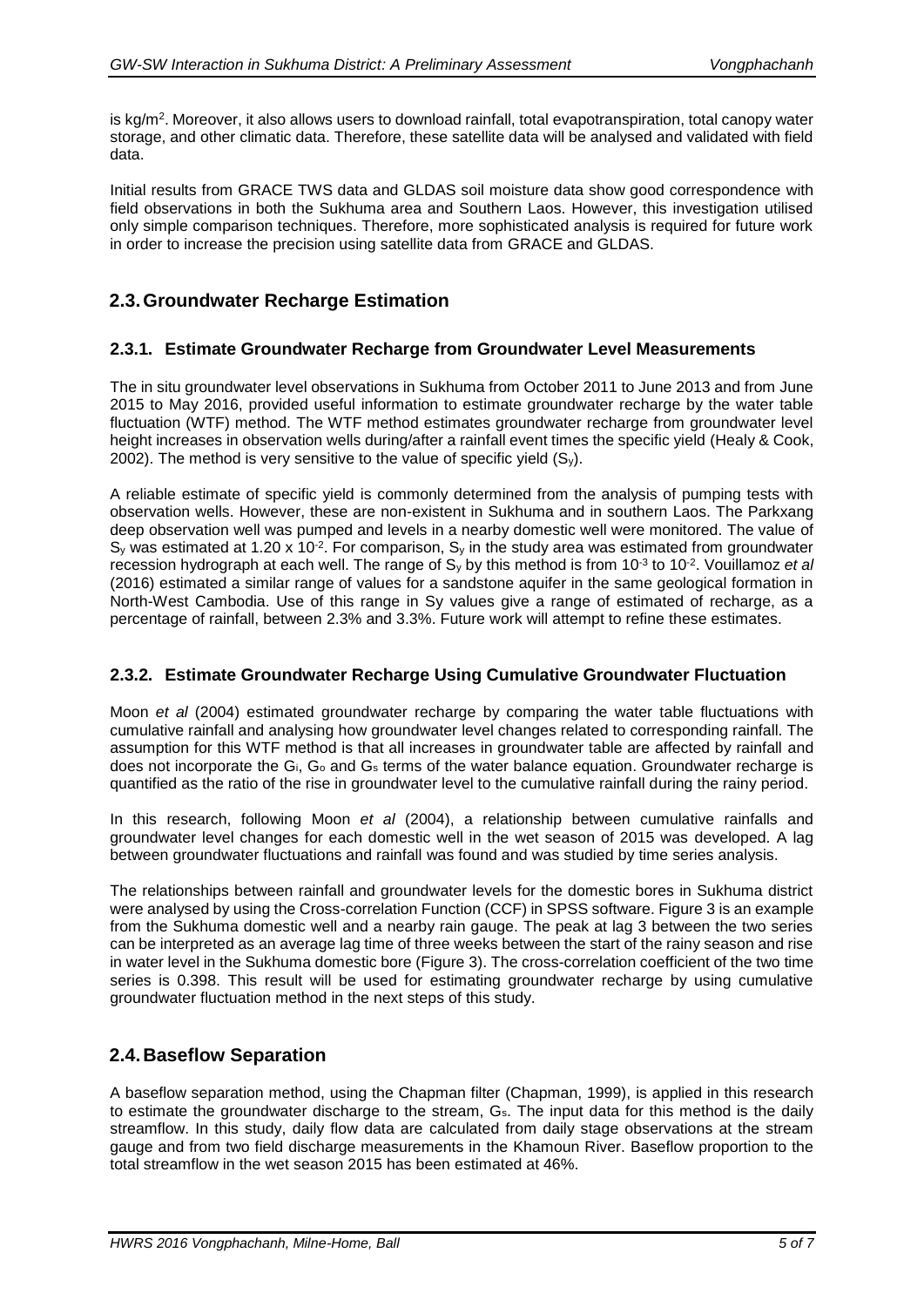

**Figure 3 Cross-correlation between Weekly Rainfall and Weekly Groundwater Table Fluctuations at Sukhuma Domestic Well During 31 May to 1 Nov. 2015.**

# **3. CONCLUSIONS**

The scarcity of field data observation is a remaining challenge for studying the interaction between groundwater and surface water in any developing country. Groundwater data are very limited compared to stream-flow and rainfall data. More importantly, the aquifer systems are not yet clearly identified not only in the study area but also in the rest of the country. Therefore, this research is developing a methodology for assessing the connection between groundwater and surface water for the region with limited observation data by combining the availability of field data with remote sensing data from GRACE and GLDAS.

# **4. ACKNOWLEDGEMENTS**

The authors would like to thank staff at the Sukhuma District Agriculture and Forestry Office and at the Sukhuma District Natural Resources and Environment Office for assistance with fieldwork and data collection. The authors wish to acknowledge the Department of Meteorology and Hydrology in Vientiane for supporting the historical climate and hydrological data. Special thanks to the ACIAR Project LWR 2010/081 and International Water Management Institute (IWMI) for funding the fieldwork and data collection. We gratefully acknowledge the University of Technology Sydney (UTS) for funding the expenses during attending this conference.

# **5. REFERENCES**

<span id="page-5-0"></span>ACIAR. (2015), *Developing Improved Farming and Marketing Systems in Rainfed Regions of Southern Lao PDR*. ACIAR (Australian Centre for International Agricultural Research). Canberra, Australia.

<span id="page-5-1"></span>Chapman, T. (1999), *A comparison of algorithms for stream flow recession and baseflow separation*. Hydrological Processes, 13**,** 701-714.